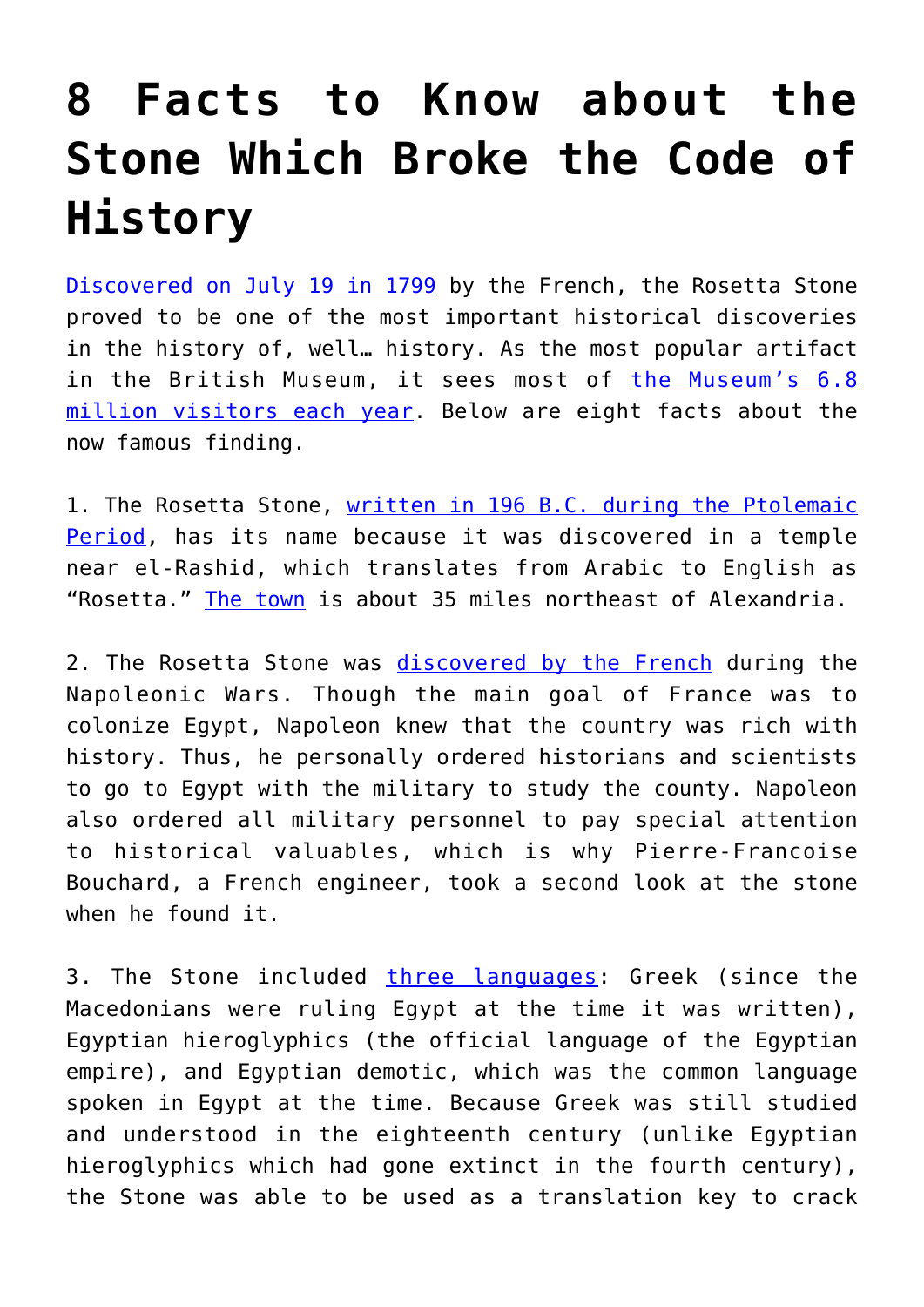the hieroglyphic code. Thus, historians were finally able to read ancient Egyptian hieroglyphics and gain the knowledge from ancient Egyptian writings which had previously been unavailable to them.

4. In 1801, the British defeated the French at Alexandria and took many of the artifacts the French had found home with them. Thus, since 1802, the Rosetta Stone has been housed in England. It currently resides in [the British Museum.](http://www.britishmuseum.org/research/collection_online/collection_object_details.aspx?objectId=117631&partId=1) During World War I, it was stored underground in a Postal Tube Railway in Britain to protect it from bombs. It has moved out of the country only once when it was housed in France for one month over the 150<sup>th</sup> anniversary of its translation in the Louvre de Pairs. In 2003, Egypt asked that the Rosetta Stone be moved back to its country of origin, but the British Museum denied the request and gave Egypt a replica instead.

5. Even though the Rosetta Stone was discovered in 1799, the hieroglyphic code was not cracked until 1824. The Greek and the common Egyptian were easy to translate, but the hieroglyphics were more difficult since translators could not decipher whether the hieroglyphs were symbolic or phonetic. Jean-Francois Champollion finally found them to be phonetic after deciphering non-Egyptian names (Cleopatra, for example). The stone contained [54 lines of Greek, 32 lines of the](http://www.sacred-texts.com/egy/trs/trs01.htm) [Egyptian demotic, and only a scant 14 lines of hieroglyphics,](http://www.sacred-texts.com/egy/trs/trs01.htm) but they took 25 years to be translated. Even though the three languages each convey the same message, there are slight variations between them so there is no unambiguous English translation.

6. On the Rosetta Stone is written a decree from King Ptolemy V, known as the Memphis Decree. Other copies of this decree have been found in addition to its text on the Rosetta Stone. Ptolemy V became king when he was five years old after his parents were murdered by their court, and the decree hails the